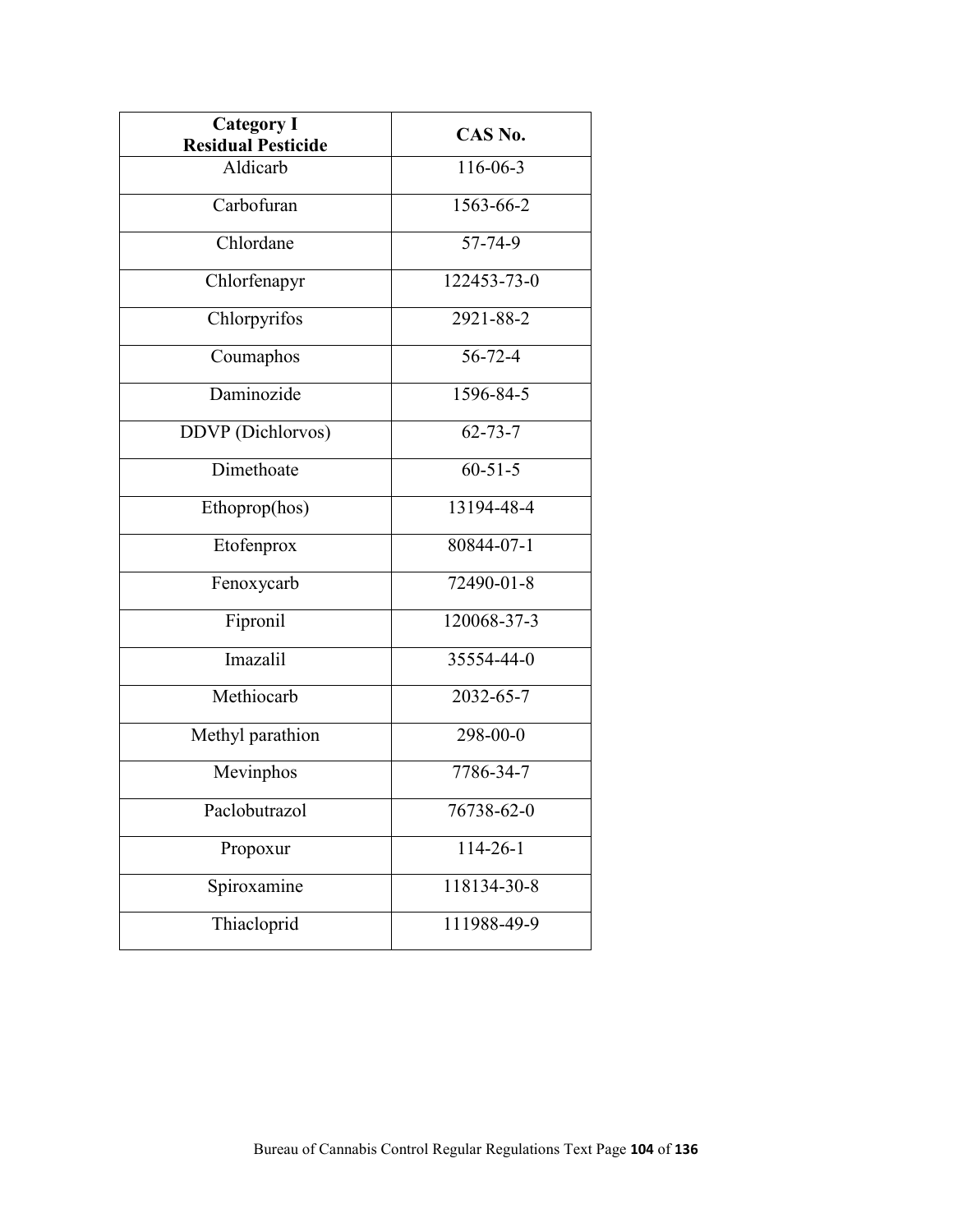| <b>Category II</b><br><b>Residual Pesticide</b> | CAS No.        | Action Level $(\mu g/g)$           |                             |
|-------------------------------------------------|----------------|------------------------------------|-----------------------------|
|                                                 |                | <b>Inhalable Cannabis</b><br>Goods | <b>Other Cannabis Goods</b> |
| Abamectin                                       | 71751-41-2     | 0.1                                | 0.3                         |
| Acephate                                        | 30560-19-1     | 0.1                                | 5                           |
| Acequinocyl                                     | 57960-19-7     | 0.1                                | $\overline{4}$              |
| Acetamiprid                                     | 135410-20-7    | 0.1                                | 5                           |
| Azoxystrobin                                    | 131860-33-8    | 0.1                                | 40                          |
| <b>Bifenazate</b>                               | 149877-41-8    | 0.1                                | 5                           |
| <b>Bifenthrin</b>                               | 82657-04-3     | $\overline{3}$                     | 0.5                         |
| <b>Boscalid</b>                                 | 188425-85-6    | 0.1                                | 10                          |
| Captan                                          | 133-06-2       | 0.7                                | 5                           |
| Carbaryl                                        | $63 - 25 - 2$  | 0.5                                | 0.5                         |
| Chlorantraniliprole                             | 500008-45-7    | 10                                 | 40                          |
| Clofentezine                                    | 74115-24-5     | 0.1                                | 0.5                         |
| Cyfluthrin                                      | 68359-37-5     | $\overline{2}$                     | $\mathbf{1}$                |
| Cypermethrin                                    | 52315-07-8     | $\mathbf{1}$                       | $\mathbf{1}$                |
| Diazinon                                        | $333 - 41 - 5$ | 0.1                                | 0.2                         |
| Dimethomorph                                    | 110488-70-5    | $\overline{2}$                     | 20                          |
| Etoxazole                                       | 153233-91-1    | 0.1                                | 1.5                         |
| Fenhexamid                                      | 126833-17-8    | 0.1                                | 10                          |
| Fenpyroximate                                   | 111812-58-9    | 0.1                                | $\overline{2}$              |
| Flonicamid                                      | 158062-67-0    | 0.1                                | $\overline{2}$              |
| Fludioxonil                                     | 131341-86-1    | 0.1                                | 30                          |
| Hexythiazox                                     | 78587-05-0     | 0.1                                | $\overline{2}$              |
| Imidacloprid                                    | 138261-41-3    | 5                                  | $\overline{3}$              |
| Kresoxim-methyl                                 | 143390-89-0    | 0.1                                | $\mathbf{1}$                |

Bureau of Cannabis Control Regular Regulations Text Page **105** of **136**